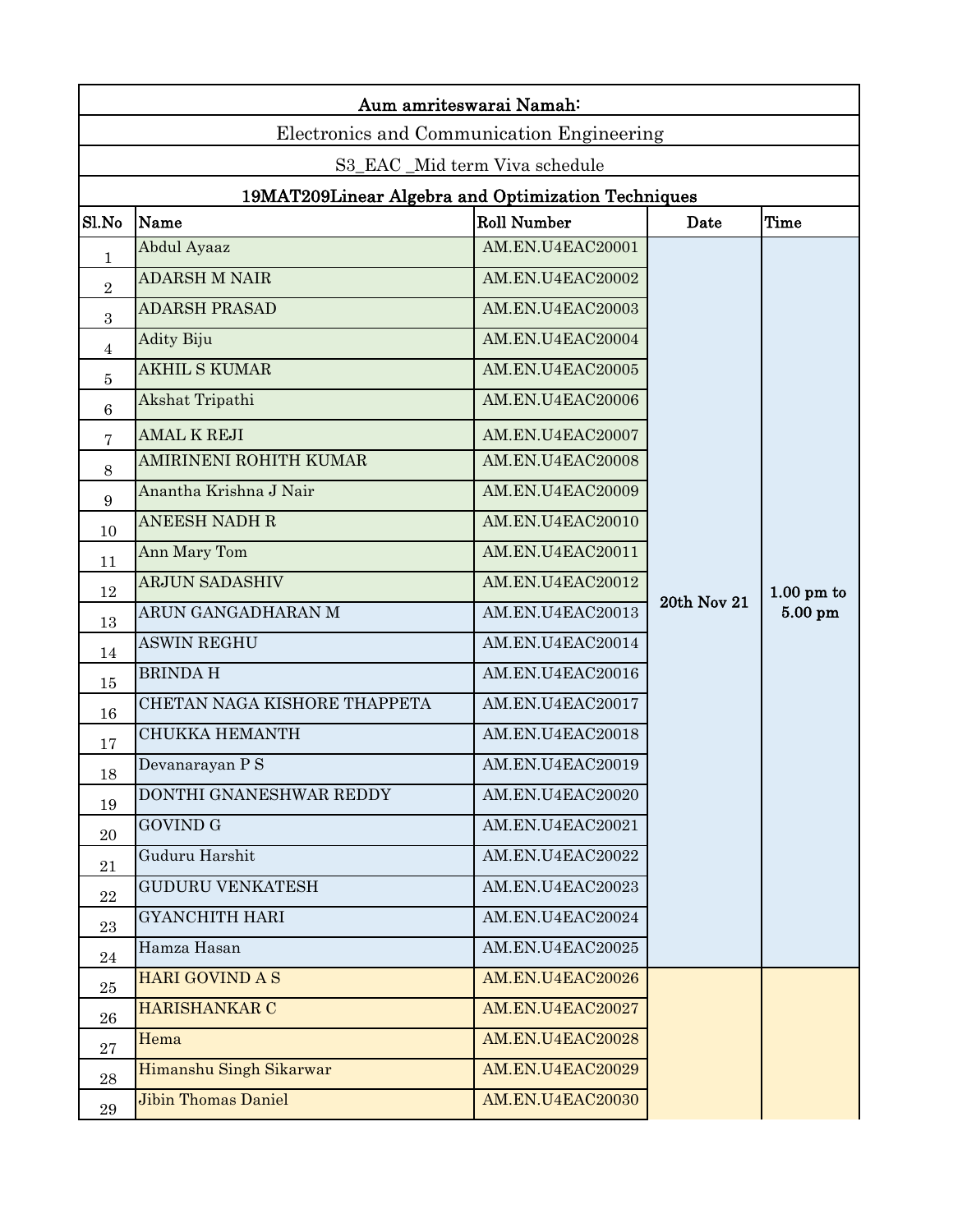| 30 | <b>JISHNU M KUMAR</b>         | AM.EN.U4EAC20031        |                    | $11.00$ am to |
|----|-------------------------------|-------------------------|--------------------|---------------|
| 31 | <b>KASWIN RAJ</b>             | AM.EN.U4EAC20032        | <b>17th Nov 21</b> | $1.00$ pm     |
| 32 | KALIDINDI BHAVANA             | <b>AM.EN.U4EAC20033</b> |                    |               |
| 33 | Krishna Priya R               | AM.EN.U4EAC20035        |                    |               |
| 34 | KUNAPAREDDY DEEPAKSAI         | AM.EN.U4EAC20036        |                    |               |
| 35 | <b>KURAKULA SAISATISH</b>     | AM.EN.U4EAC20037        |                    |               |
| 36 | Lavanuru Adharsh Reddy        | AM.EN.U4EAC20038        |                    |               |
| 37 | M V SRI SHIVA SHOURYA SHARMA  | AM.EN.U4EAC20039        |                    |               |
| 38 | Malepati Venkata Sai Tilak    | AM.EN.U4EAC20040        |                    |               |
| 39 | Mukul Brijesh Patel           | AM.EN.U4EAC20042        |                    |               |
| 40 | Narasimha Paleti              | AM.EN.U4EAC20043        |                    |               |
| 41 | Neha S Anoop                  | AM.EN.U4EAC20044        |                    |               |
| 42 | NIHAL SHAJANSHA               | AM.EN.U4EAC20045        |                    | $2.00$ pm to  |
| 43 | NIRANJANA KS                  | AM.EN.U4EAC20047        | 17th Nov 21        | $5.00$ pm     |
| 44 | Nirmal EJ                     | AM.EN.U4EAC20048        |                    |               |
| 45 | Nudurupati Jaya Viswadutt     | AM.EN.U4EAC20049        |                    |               |
| 46 | NUTHALAPATI KRISHNA CHAITANYA | AM.EN.U4EAC20050        |                    |               |
| 47 | P K PADMANABHAN               | AM.EN.U4EAC20051        |                    |               |
| 48 | PAPOLU BALA KRISHNA GANGADHAR | AM.EN.U4EAC20052        |                    |               |
| 49 | PILLAI GOVIND SHAJI           | AM.EN.U4EAC20053        |                    |               |
| 50 | POLINENI MARUTHI SAKKETH      | AM.EN.U4EAC20054        |                    |               |
| 51 | R S Yadunand Raj              | AM.EN.U4EAC20055        |                    |               |
| 52 | Rigved Sandeep Shirvalkar     | AM.EN.U4EAC20056        |                    |               |
| 53 | RISHIKESH T NAIR              | AM.EN.U4EAC20057        |                    |               |
| 54 | Sanat Jayakrishnan            | AM.EN.U4EAC20058        |                    | $2.00$ pm to  |
| 55 | SANDRA KRISHNAN               | AM.EN.U4EAC20059        | 18th Nov 21        | $5.00$ pm     |
| 56 | SANGEETH JOHNSON              | AM.EN.U4EAC20060        |                    |               |
| 57 | SARIKONDA SRI NIMITHA         | AM.EN.U4EAC20061        |                    |               |
| 58 | SARIN SANJEEV KURUP           | AM.EN.U4EAC20062        |                    |               |
| 59 | SHARDUNYA MAMIDI              | AM.EN.U4EAC20063        |                    |               |
| 60 | SINGAMREDDY THANMAYEE         | AM.EN.U4EAC20064        |                    |               |
| 61 | Somnath Sharma                | AM.EN.U4EAC20065        |                    |               |
| 62 | <b>SREELAKSHMI PILLAI</b>     | AM.EN.U4EAC20066        |                    |               |
| 63 | <b>SRILAKSHMI SHAJIN</b>      | AM.EN.U4EAC20067        |                    |               |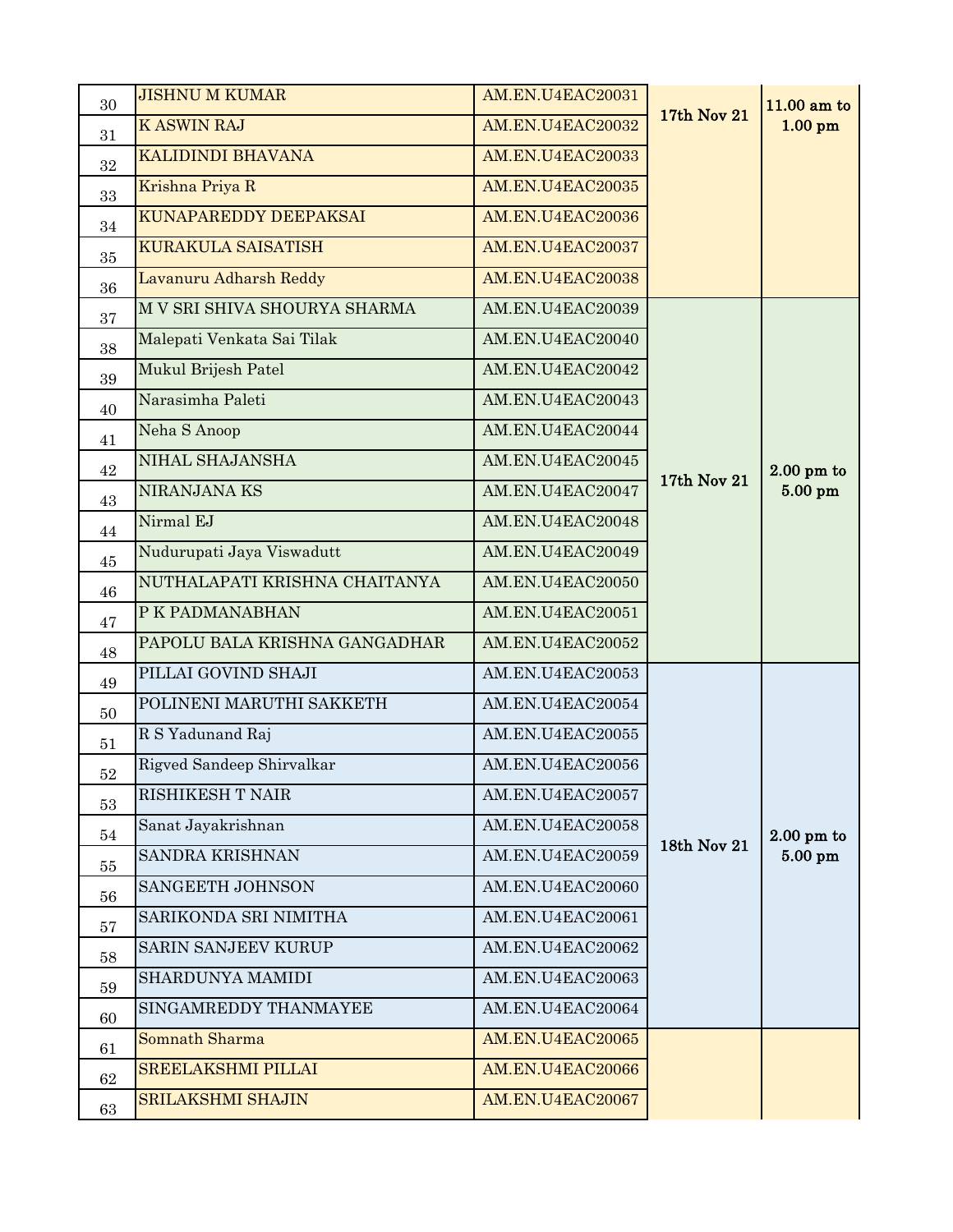| 64             | Srinija Gatram               | AM.EN.U4EAC20068                |                    |               |
|----------------|------------------------------|---------------------------------|--------------------|---------------|
| 65             | Vaishnavi Bhaskar            | AM.EN.U4EAC20070                |                    |               |
| 66             | VAKA DHAVAN REDDY            | AM.EN.U4EAC20071                |                    |               |
| 67             | <b>VARUN MOHAN</b>           | AM.EN.U4EAC20072                |                    | $10.00$ am to |
| 68             | Vasanth P                    | AM.EN.U4EAC20073                | <b>20th Nov 21</b> | $1.00$ pm     |
| 69             | Vattam Nihar Sai             | AM.EN.U4EAC20074                |                    |               |
| 70             | Vemula Dileep Kumar          | AM.EN.U4EAC20075                |                    |               |
| 71             | <b>VISHNUPRIYA H</b>         | AM.EN.U4EAC20076                |                    |               |
| 72             | <b>VISHWESHER S</b>          | AM.EN.U4EAC20077                |                    |               |
| 73             | <b>SREESANKAR A S</b>        | AM.EN.U4EAC20079                |                    |               |
| 74             | <b>NIDHIN C P</b>            | AM.EN.U4EAC20080                |                    |               |
|                |                              | 19 EAC201 Electronic Circuits I |                    |               |
| Sl.No          | Name                         | <b>Roll Number</b>              | Date               | Time          |
| 1              | Abdul Ayaaz                  | AM.EN.U4EAC20001                |                    |               |
| $\sqrt{2}$     | <b>ADARSH M NAIR</b>         | AM.EN.U4EAC20002                |                    |               |
| 3              | <b>ADARSH PRASAD</b>         | AM.EN.U4EAC20003                |                    |               |
| 4              | <b>Adity Biju</b>            | AM.EN.U4EAC20004                |                    |               |
| $\overline{5}$ | <b>AKHIL S KUMAR</b>         | AM.EN.U4EAC20005                |                    |               |
| 6              | Akshat Tripathi              | AM.EN.U4EAC20006                |                    |               |
| 7              | <b>AMAL K REJI</b>           | AM.EN.U4EAC20007                |                    |               |
| 8              | AMIRINENI ROHITH KUMAR       | AM.EN.U4EAC20008                |                    |               |
| 9              | Anantha Krishna J Nair       | AM.EN.U4EAC20009                |                    | 8:30AM-       |
| 10             | <b>ANEESH NADH R</b>         | AM.EN.U4EAC20010                | 22/11/21           | 12:30PM       |
| 11             | Ann Mary Tom                 | AM.EN.U4EAC20011                |                    |               |
| 12             | <b>ARJUN SADASHIV</b>        | AM.EN.U4EAC20012                |                    |               |
| 13             | ARUN GANGADHARAN M           | AM.EN.U4EAC20013                |                    |               |
| 14             | <b>ASWIN REGHU</b>           | AM.EN.U4EAC20014                |                    |               |
| 15             | <b>BRINDAH</b>               | AM.EN.U4EAC20016                |                    |               |
| 16             | CHETAN NAGA KISHORE THAPPETA | AM.EN.U4EAC20017                |                    |               |
| 17             | CHUKKA HEMANTH               | AM.EN.U4EAC20018                |                    |               |
| 18             | Devanarayan P S              | AM.EN.U4EAC20019                |                    |               |
| 19             | DONTHI GNANESHWAR REDDY      | AM.EN.U4EAC20020                |                    |               |
| 20             | <b>GOVIND G</b>              | AM.EN.U4EAC20021                |                    |               |
| 21             | Guduru Harshit               | AM.EN.U4EAC20022                |                    |               |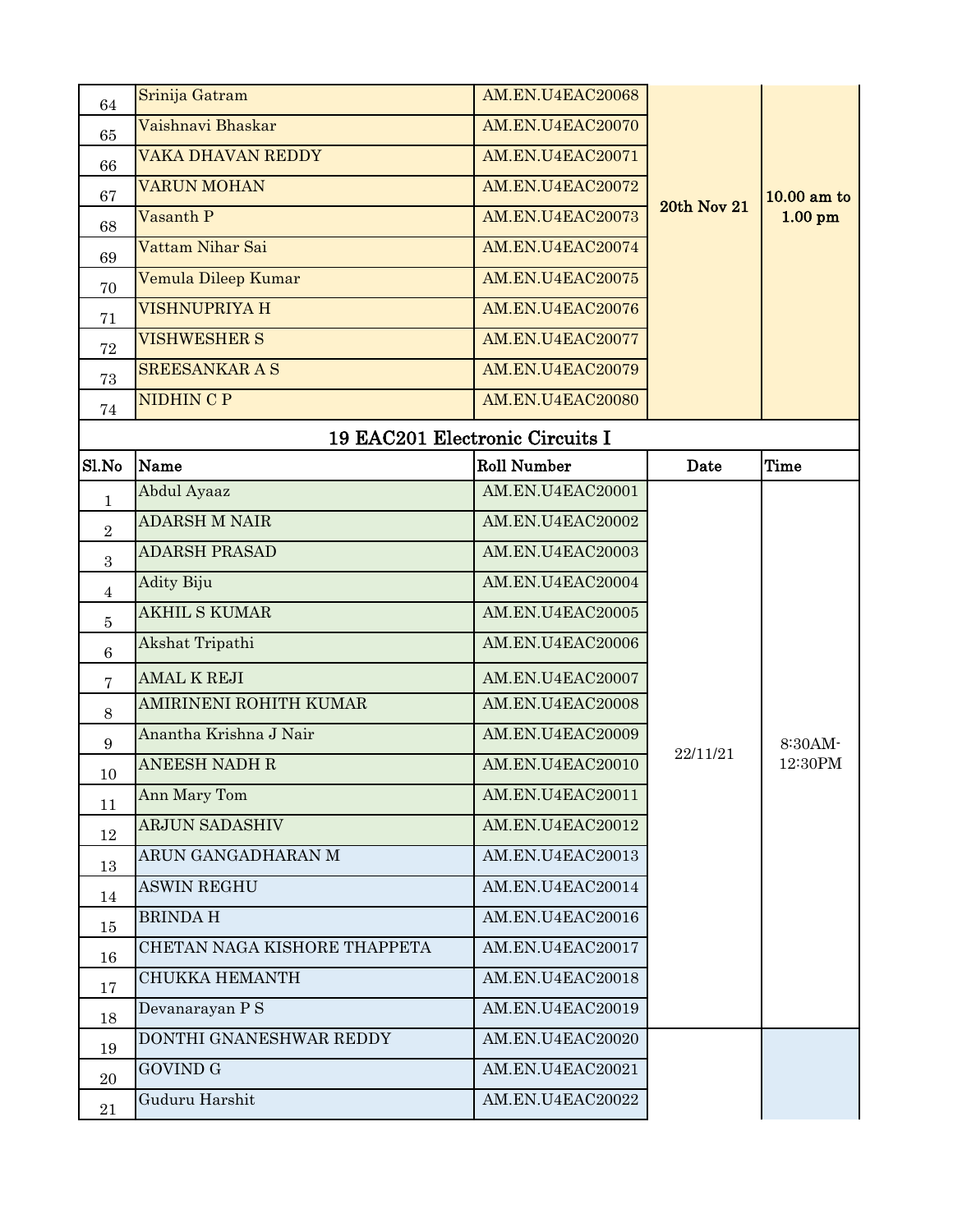| 22       | <b>GUDURU VENKATESH</b>       | AM.EN.U4EAC20023 |          |                    |
|----------|-------------------------------|------------------|----------|--------------------|
| 23       | <b>GYANCHITH HARI</b>         | AM.EN.U4EAC20024 |          |                    |
| 24       | Hamza Hasan                   | AM.EN.U4EAC20025 |          |                    |
| $25\,$   | <b>HARI GOVIND A S</b>        | AM.EN.U4EAC20026 |          | 8:30AM-<br>12:30PM |
| 26       | <b>HARISHANKAR C</b>          | AM.EN.U4EAC20027 |          |                    |
| 27       | Hema                          | AM.EN.U4EAC20028 |          |                    |
| 28       | Himanshu Singh Sikarwar       | AM.EN.U4EAC20029 |          |                    |
| 29       | <b>Jibin Thomas Daniel</b>    | AM.EN.U4EAC20030 |          |                    |
| 30       | <b>JISHNU M KUMAR</b>         | AM.EN.U4EAC20031 |          |                    |
| 31       | <b>KASWIN RAJ</b>             | AM.EN.U4EAC20032 |          |                    |
| 32       | <b>KALIDINDI BHAVANA</b>      | AM.EN.U4EAC20033 |          |                    |
| 33       | Krishna Priya R               | AM.EN.U4EAC20035 |          |                    |
| 34       | KUNAPAREDDY DEEPAKSAI         | AM.EN.U4EAC20036 |          |                    |
| 35       | <b>KURAKULA SAISATISH</b>     | AM.EN.U4EAC20037 |          |                    |
| 36       | Lavanuru Adharsh Reddy        | AM.EN.U4EAC20038 |          |                    |
| 37       | M V SRI SHIVA SHOURYA SHARMA  | AM.EN.U4EAC20039 |          |                    |
| 38       | Malepati Venkata Sai Tilak    | AM.EN.U4EAC20040 |          |                    |
| 39       | Mukul Brijesh Patel           | AM.EN.U4EAC20042 |          |                    |
| 40       | Narasimha Paleti              | AM.EN.U4EAC20043 | 23/11/21 |                    |
| 41       | Neha S Anoop                  | AM.EN.U4EAC20044 |          |                    |
| 42       | NIHAL SHAJANSHA               | AM.EN.U4EAC20045 |          |                    |
| 43       | NIRANJANA KS                  | AM.EN.U4EAC20047 |          |                    |
| 44       | Nirmal EJ                     | AM.EN.U4EAC20048 |          |                    |
|          | Nudurupati Jaya Viswadutt     | AM.EN.U4EAC20049 |          |                    |
| 45<br>46 | NUTHALAPATI KRISHNA CHAITANYA | AM.EN.U4EAC20050 |          |                    |
|          | P K PADMANABHAN               | AM.EN.U4EAC20051 |          |                    |
| 47       | PAPOLU BALA KRISHNA GANGADHAR | AM.EN.U4EAC20052 |          | 01:00PM-           |
| 48       | PILLAI GOVIND SHAJI           | AM.EN.U4EAC20053 |          | 05:00PM            |
| 49       | POLINENI MARUTHI SAKKETH      | AM.EN.U4EAC20054 |          |                    |
| 50       | R S Yadunand Raj              | AM.EN.U4EAC20055 |          |                    |
| 51       | Rigved Sandeep Shirvalkar     | AM.EN.U4EAC20056 |          |                    |
| $52\,$   | <b>RISHIKESH T NAIR</b>       | AM.EN.U4EAC20057 |          |                    |
| 53       | Sanat Jayakrishnan            | AM.EN.U4EAC20058 |          |                    |
| 54       | SANDRA KRISHNAN               | AM.EN.U4EAC20059 |          |                    |
| 55       |                               |                  |          |                    |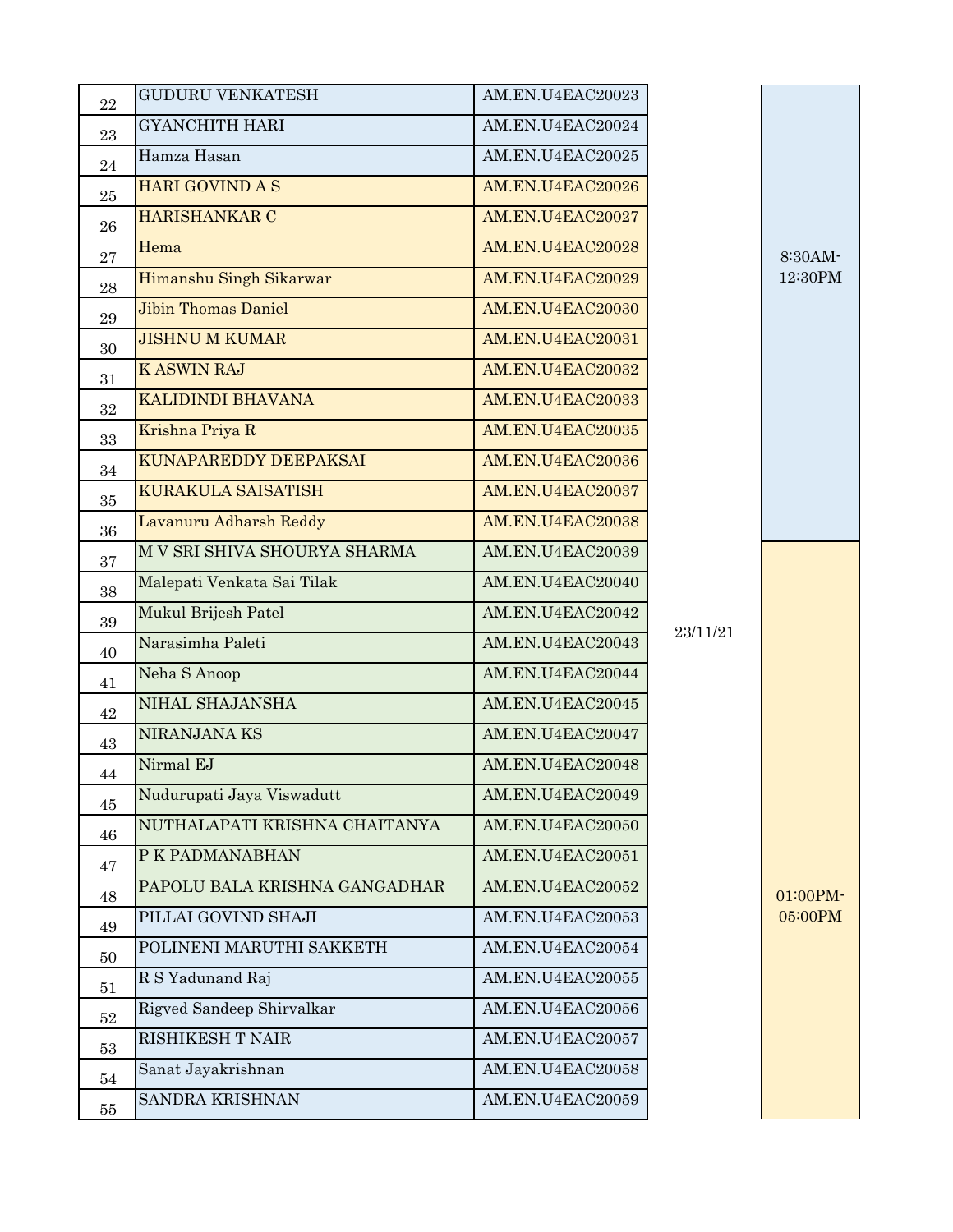| 56             | SANGEETH JOHNSON           | AM.EN.U4EAC20060        |                              |                      |
|----------------|----------------------------|-------------------------|------------------------------|----------------------|
| 57             | SARIKONDA SRI NIMITHA      | AM.EN.U4EAC20061        |                              |                      |
| 58             | <b>SARIN SANJEEV KURUP</b> | AM.EN.U4EAC20062        |                              |                      |
| 59             | SHARDUNYA MAMIDI           | AM.EN.U4EAC20063        |                              |                      |
| 60             | SINGAMREDDY THANMAYEE      | AM.EN.U4EAC20064        |                              |                      |
| 61             | Somnath Sharma             | AM.EN.U4EAC20065        |                              |                      |
| 62             | <b>SREELAKSHMI PILLAI</b>  | AM.EN.U4EAC20066        |                              |                      |
| 63             | <b>SRILAKSHMI SHAJIN</b>   | AM.EN.U4EAC20067        |                              |                      |
| 64             | Srinija Gatram             | AM.EN.U4EAC20068        |                              |                      |
| 65             | Vaishnavi Bhaskar          | AM.EN.U4EAC20070        |                              |                      |
| 66             | <b>VAKA DHAVAN REDDY</b>   | AM.EN.U4EAC20071        |                              |                      |
| 67             | <b>VARUN MOHAN</b>         | AM.EN.U4EAC20072        |                              | 8:30AM-              |
| 68             | Vasanth P                  | AM.EN.U4EAC20073        | 24/11/2021                   | 10:30AM              |
| 69             | Vattam Nihar Sai           | AM.EN.U4EAC20074        |                              |                      |
| 70             | Vemula Dileep Kumar        | AM.EN.U4EAC20075        |                              |                      |
| 71             | VISHNUPRIYA H              | AM.EN.U4EAC20076        |                              |                      |
| 72             | <b>VISHWESHER S</b>        | AM.EN.U4EAC20077        |                              |                      |
| 73             | <b>SREESANKAR A S</b>      | AM.EN.U4EAC20079        |                              |                      |
|                |                            |                         |                              |                      |
| 74             | <b>NIDHIN C P</b>          | AM.EN.U4EAC20080        |                              |                      |
|                |                            | 19EAC202 Network Theory |                              |                      |
| Sl.No          | Name                       | <b>Roll Number</b>      | Date                         | Time                 |
| $\mathbf 1$    | Abdul Ayaaz                | AM.EN.U4EAC20001        |                              |                      |
| 2              | <b>ADARSH M NAIR</b>       | AM.EN.U4EAC20002        |                              |                      |
| 3              | <b>ADARSH PRASAD</b>       | AM.EN.U4EAC20003        |                              |                      |
| 4              | <b>Adity Biju</b>          | AM.EN.U4EAC20004        |                              |                      |
| $\overline{5}$ | <b>AKHIL S KUMAR</b>       | AM.EN.U4EAC20005        |                              |                      |
| 6              | Akshat Tripathi            | AM.EN.U4EAC20006        |                              |                      |
| 7              | <b>AMAL K REJI</b>         | AM.EN.U4EAC20007        |                              |                      |
| $8\,$          | AMIRINENI ROHITH KUMAR     | AM.EN.U4EAC20008        | 17 <sub>th</sub><br>November | $2:00 \text{ pm}$ to |
| 9              | Anantha Krishna J Nair     | AM.EN.U4EAC20009        | 2021                         | 4:30 pm              |
| 10             | <b>ANEESH NADH R</b>       | AM.EN.U4EAC20010        |                              |                      |
| 11             | Ann Mary Tom               | AM.EN.U4EAC20011        |                              |                      |
| 12             | <b>ARJUN SADASHIV</b>      | AM.EN.U4EAC20012        |                              |                      |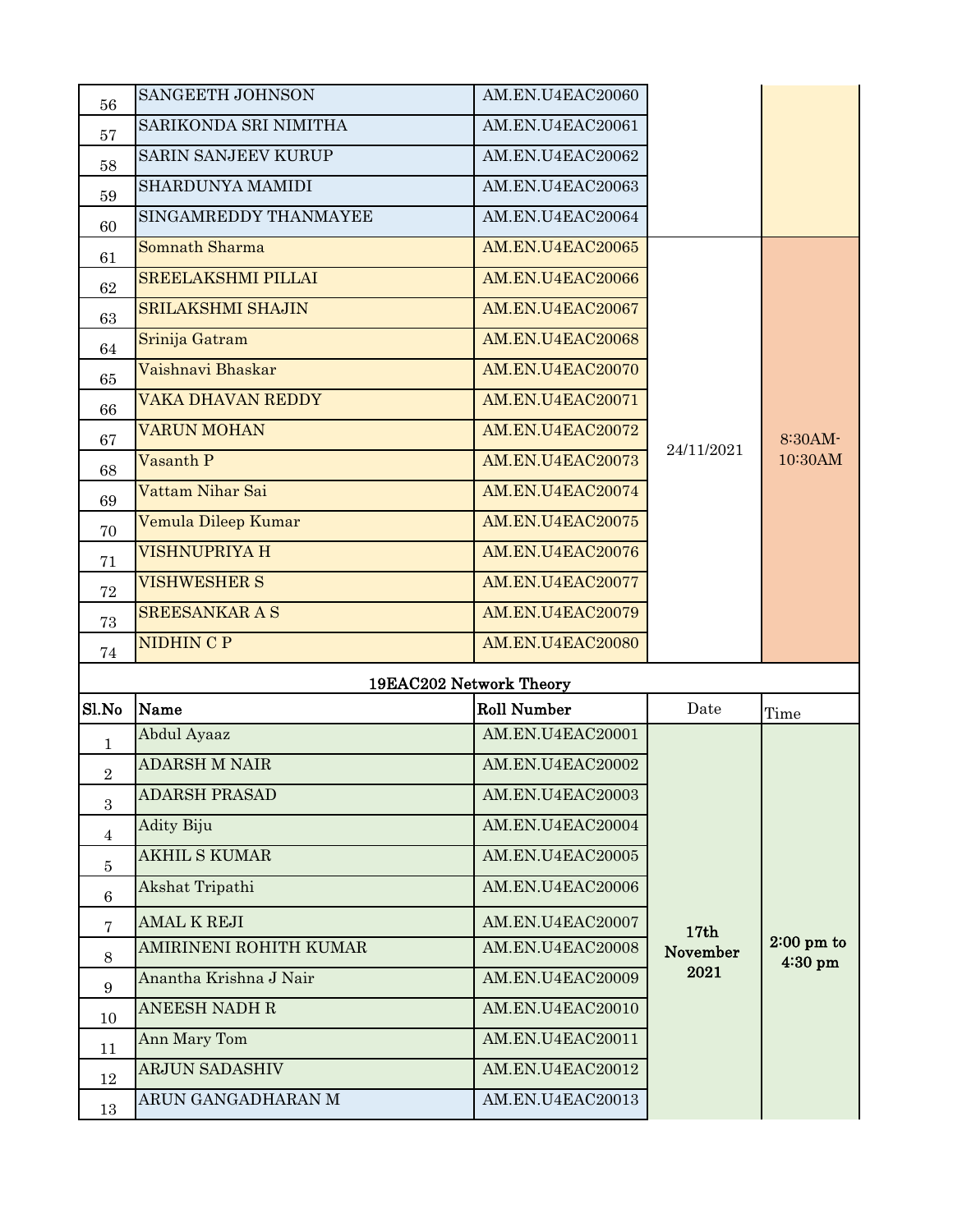| 14        | <b>ASWIN REGHU</b>            | AM.EN.U4EAC20014 |                          |                           |
|-----------|-------------------------------|------------------|--------------------------|---------------------------|
| 15        | <b>BRINDA H</b>               | AM.EN.U4EAC20016 |                          |                           |
| 16        | CHETAN NAGA KISHORE THAPPETA  | AM.EN.U4EAC20017 |                          |                           |
| 17        | <b>CHUKKA HEMANTH</b>         | AM.EN.U4EAC20018 |                          |                           |
| 18        | Devanarayan PS                | AM.EN.U4EAC20019 |                          |                           |
| 19        | DONTHI GNANESHWAR REDDY       | AM.EN.U4EAC20020 |                          |                           |
| 20        | <b>GOVIND G</b>               | AM.EN.U4EAC20021 |                          |                           |
| 21        | Guduru Harshit                | AM.EN.U4EAC20022 |                          |                           |
| 22        | <b>GUDURU VENKATESH</b>       | AM.EN.U4EAC20023 |                          |                           |
| 23        | <b>GYANCHITH HARI</b>         | AM.EN.U4EAC20024 | 18th<br>November<br>2021 | 10:00 AM -<br>1:00 PM     |
| $\bf{24}$ | Hamza Hasan                   | AM.EN.U4EAC20025 |                          |                           |
| 25        | <b>HARI GOVIND A S</b>        | AM.EN.U4EAC20026 |                          |                           |
| 26        | HARISHANKAR C                 | AM.EN.U4EAC20027 |                          |                           |
| 27        | Hema                          | AM.EN.U4EAC20028 |                          |                           |
| 28        | Himanshu Singh Sikarwar       | AM.EN.U4EAC20029 |                          |                           |
| 29        | <b>Jibin Thomas Daniel</b>    | AM.EN.U4EAC20030 |                          |                           |
| 30        | <b>JISHNU M KUMAR</b>         | AM.EN.U4EAC20031 |                          |                           |
| 31        | <b>KASWIN RAJ</b>             | AM.EN.U4EAC20032 |                          |                           |
| 32        | KALIDINDI BHAVANA             | AM.EN.U4EAC20033 |                          |                           |
| 33        | Krishna Priya R               | AM.EN.U4EAC20035 |                          |                           |
| 34        | KUNAPAREDDY DEEPAKSAI         | AM.EN.U4EAC20036 |                          |                           |
| 35        | <b>KURAKULA SAISATISH</b>     | AM.EN.U4EAC20037 |                          |                           |
| 36        | Lavanuru Adharsh Reddy        | AM.EN.U4EAC20038 |                          |                           |
| 37        | M V SRI SHIVA SHOURYA SHARMA  | AM.EN.U4EAC20039 | 19 <sub>th</sub>         |                           |
| 38        | Malepati Venkata Sai Tilak    | AM.EN.U4EAC20040 | <b>November</b>          | $2 PM - 4:30$<br>PM (IST) |
| 39        | Mukul Brijesh Patel           | AM.EN.U4EAC20042 | 2021                     |                           |
| 40        | Narasimha Paleti              | AM.EN.U4EAC20043 |                          |                           |
| 41        | Neha S Anoop                  | AM.EN.U4EAC20044 |                          |                           |
| 42        | NIHAL SHAJANSHA               | AM.EN.U4EAC20045 |                          |                           |
| 43        | NIRANJANA KS                  | AM.EN.U4EAC20047 |                          |                           |
| 44        | Nirmal EJ                     | AM.EN.U4EAC20048 |                          |                           |
| 45        | Nudurupati Jaya Viswadutt     | AM.EN.U4EAC20049 |                          |                           |
| 46        | NUTHALAPATI KRISHNA CHAITANYA | AM.EN.U4EAC20050 |                          |                           |
| 47        | P K PADMANABHAN               | AM.EN.U4EAC20051 |                          |                           |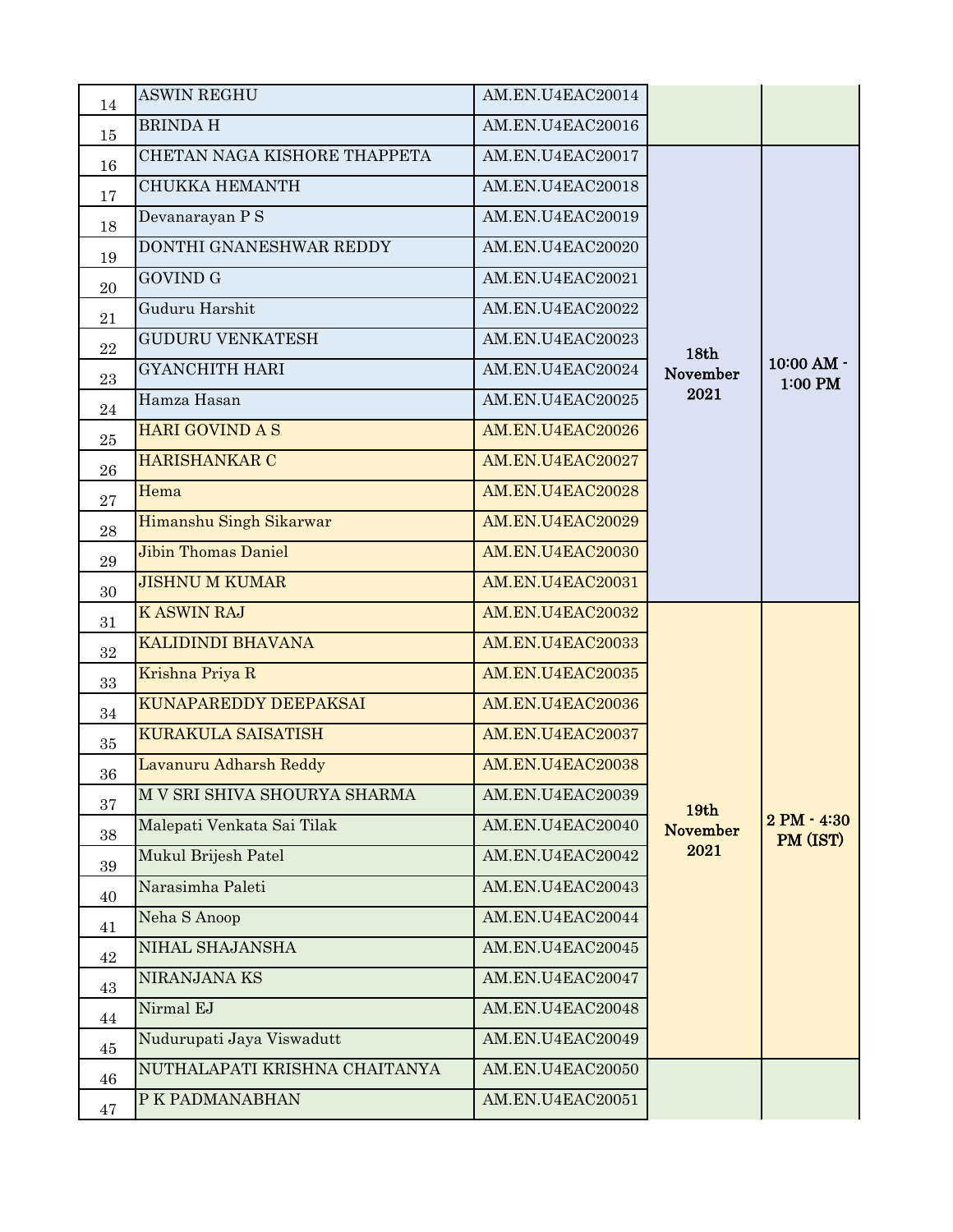| 48         | PAPOLU BALA KRISHNA GANGADHAR           | AM.EN.U4EAC20052   |                  |                         |
|------------|-----------------------------------------|--------------------|------------------|-------------------------|
| 49         | PILLAI GOVIND SHAJI                     | AM.EN.U4EAC20053   |                  |                         |
| 50         | POLINENI MARUTHI SAKKETH                | AM.EN.U4EAC20054   |                  |                         |
| 51         | R S Yadunand Raj                        | AM.EN.U4EAC20055   |                  |                         |
| 52         | Rigved Sandeep Shirvalkar               | AM.EN.U4EAC20056   | 20th             |                         |
| 53         | <b>RISHIKESH T NAIR</b>                 | AM.EN.U4EAC20057   | November         | 2 PM - 4:30<br>PM (IST) |
| 54         | Sanat Jayakrishnan                      | AM.EN.U4EAC20058   | 2021             |                         |
| 55         | <b>SANDRA KRISHNAN</b>                  | AM.EN.U4EAC20059   |                  |                         |
| 56         | SANGEETH JOHNSON                        | AM.EN.U4EAC20060   |                  |                         |
| 57         | SARIKONDA SRI NIMITHA                   | AM.EN.U4EAC20061   |                  |                         |
| 58         | <b>SARIN SANJEEV KURUP</b>              | AM.EN.U4EAC20062   |                  |                         |
| 59         | SHARDUNYA MAMIDI                        | AM.EN.U4EAC20063   |                  |                         |
| 60         | SINGAMREDDY THANMAYEE                   | AM.EN.U4EAC20064   |                  |                         |
| 61         | Somnath Sharma                          | AM.EN.U4EAC20065   |                  |                         |
| 62         | <b>SREELAKSHMI PILLAI</b>               | AM.EN.U4EAC20066   |                  |                         |
| 63         | <b>SRILAKSHMI SHAJIN</b>                | AM.EN.U4EAC20067   |                  |                         |
| 64         | Srinija Gatram                          | AM.EN.U4EAC20068   |                  |                         |
| 65         | Vaishnavi Bhaskar                       | AM.EN.U4EAC20070   |                  |                         |
| 66         | VAKA DHAVAN REDDY                       | AM.EN.U4EAC20071   |                  |                         |
| 67         | <b>VARUN MOHAN</b>                      | AM.EN.U4EAC20072   | 21st             | 10:00 AM -              |
| 68         | Vasanth P                               | AM.EN.U4EAC20073   | November<br>2021 | 1:00 PM<br>(IST)        |
| 69         | Vattam Nihar Sai                        | AM.EN.U4EAC20074   |                  |                         |
| 70         | Vemula Dileep Kumar                     | AM.EN.U4EAC20075   |                  |                         |
| 71         | VISHNUPRIYA H                           | AM.EN.U4EAC20076   |                  |                         |
| 72         | <b>VISHWESHER S</b>                     | AM.EN.U4EAC20077   |                  |                         |
| 73         | <b>SREESANKAR A S</b>                   | AM.EN.U4EAC20079   |                  |                         |
| 74         | <b>NIDHIN C P</b>                       | AM.EN.U4EAC20080   |                  |                         |
|            | 19EAC203 Data Structures and Algorithms |                    |                  |                         |
| Sl.No      | Name                                    | <b>Roll Number</b> | Date             | Time                    |
| 1          | Abdul Ayaaz                             | AM.EN.U4EAC20001   |                  |                         |
| $\sqrt{2}$ | <b>ADARSH M NAIR</b>                    | AM.EN.U4EAC20002   |                  |                         |
| $\sqrt{3}$ | <b>ADARSH PRASAD</b>                    | AM.EN.U4EAC20003   |                  |                         |
| 4          | <b>Adity Biju</b>                       | AM.EN.U4EAC20004   |                  |                         |
| $\bf 5$    | <b>AKHIL S KUMAR</b>                    | AM.EN.U4EAC20005   |                  |                         |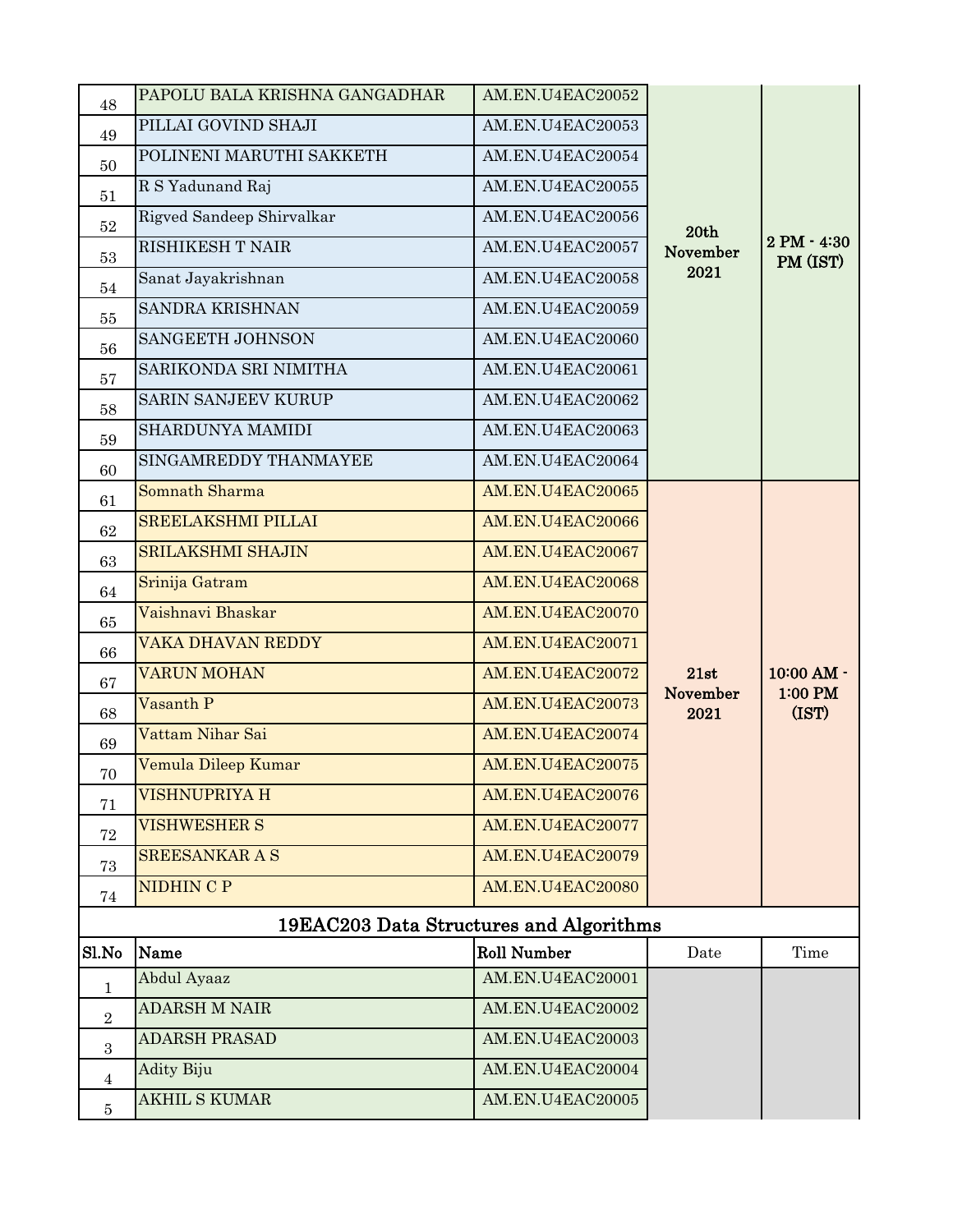|                  | Akshat Tripathi              | AM.EN.U4EAC20006 |                  |                       |
|------------------|------------------------------|------------------|------------------|-----------------------|
| 6                |                              |                  |                  |                       |
| $\overline{7}$   | <b>AMAL K REJI</b>           | AM.EN.U4EAC20007 | 18th             | $10AM - 1$            |
| 8                | AMIRINENI ROHITH KUMAR       | AM.EN.U4EAC20008 | November<br>2021 | PM (IST)              |
| $\boldsymbol{9}$ | Anantha Krishna J Nair       | AM.EN.U4EAC20009 |                  |                       |
| 10               | <b>ANEESH NADH R</b>         | AM.EN.U4EAC20010 |                  |                       |
| 11               | Ann Mary Tom                 | AM.EN.U4EAC20011 |                  |                       |
| 12               | <b>ARJUN SADASHIV</b>        | AM.EN.U4EAC20012 |                  |                       |
| 13               | ARUN GANGADHARAN M           | AM.EN.U4EAC20013 |                  |                       |
| 14               | <b>ASWIN REGHU</b>           | AM.EN.U4EAC20014 |                  |                       |
| 15               | <b>BRINDAH</b>               | AM.EN.U4EAC20016 |                  |                       |
| 16               | CHETAN NAGA KISHORE THAPPETA | AM.EN.U4EAC20017 |                  |                       |
| 17               | <b>CHUKKA HEMANTH</b>        | AM.EN.U4EAC20018 |                  |                       |
| 18               | Devanarayan P S              | AM.EN.U4EAC20019 |                  |                       |
| 19               | DONTHI GNANESHWAR REDDY      | AM.EN.U4EAC20020 |                  |                       |
| 20               | <b>GOVIND G</b>              | AM.EN.U4EAC20021 |                  |                       |
| 21               | Guduru Harshit               | AM.EN.U4EAC20022 |                  |                       |
| 22               | <b>GUDURU VENKATESH</b>      | AM.EN.U4EAC20023 | 19th             |                       |
| 23               | <b>GYANCHITH HARI</b>        | AM.EN.U4EAC20024 | November         | 10 AM - 1<br>PM (IST) |
| 24               | Hamza Hasan                  | AM.EN.U4EAC20025 | 2021             |                       |
| 25               | <b>HARI GOVIND A S</b>       | AM.EN.U4EAC20026 |                  |                       |
| 26               | HARISHANKAR C                | AM.EN.U4EAC20027 |                  |                       |
| 27               | Hema                         | AM.EN.U4EAC20028 |                  |                       |
| $\bf 28$         | Himanshu Singh Sikarwar      | AM.EN.U4EAC20029 |                  |                       |
| 29               | <b>Jibin Thomas Daniel</b>   | AM.EN.U4EAC20030 |                  |                       |
| 30               | <b>JISHNU M KUMAR</b>        | AM.EN.U4EAC20031 |                  |                       |
| 31               | <b>KASWIN RAJ</b>            | AM.EN.U4EAC20032 |                  |                       |
| $32\,$           | KALIDINDI BHAVANA            | AM.EN.U4EAC20033 |                  |                       |
| 33               | Krishna Priya R              | AM.EN.U4EAC20035 |                  |                       |
| 34               | KUNAPAREDDY DEEPAKSAI        | AM.EN.U4EAC20036 |                  |                       |
| 35               | KURAKULA SAISATISH           | AM.EN.U4EAC20037 |                  |                       |
| 36               | Lavanuru Adharsh Reddy       | AM.EN.U4EAC20038 |                  |                       |
| 37               | M V SRI SHIVA SHOURYA SHARMA | AM.EN.U4EAC20039 | 20th             |                       |
| 38               | Malepati Venkata Sai Tilak   | AM.EN.U4EAC20040 | November         | 10 AM - 1<br>PM (IST) |
| $39\,$           | Mukul Brijesh Patel          | AM.EN.U4EAC20042 | 2021             |                       |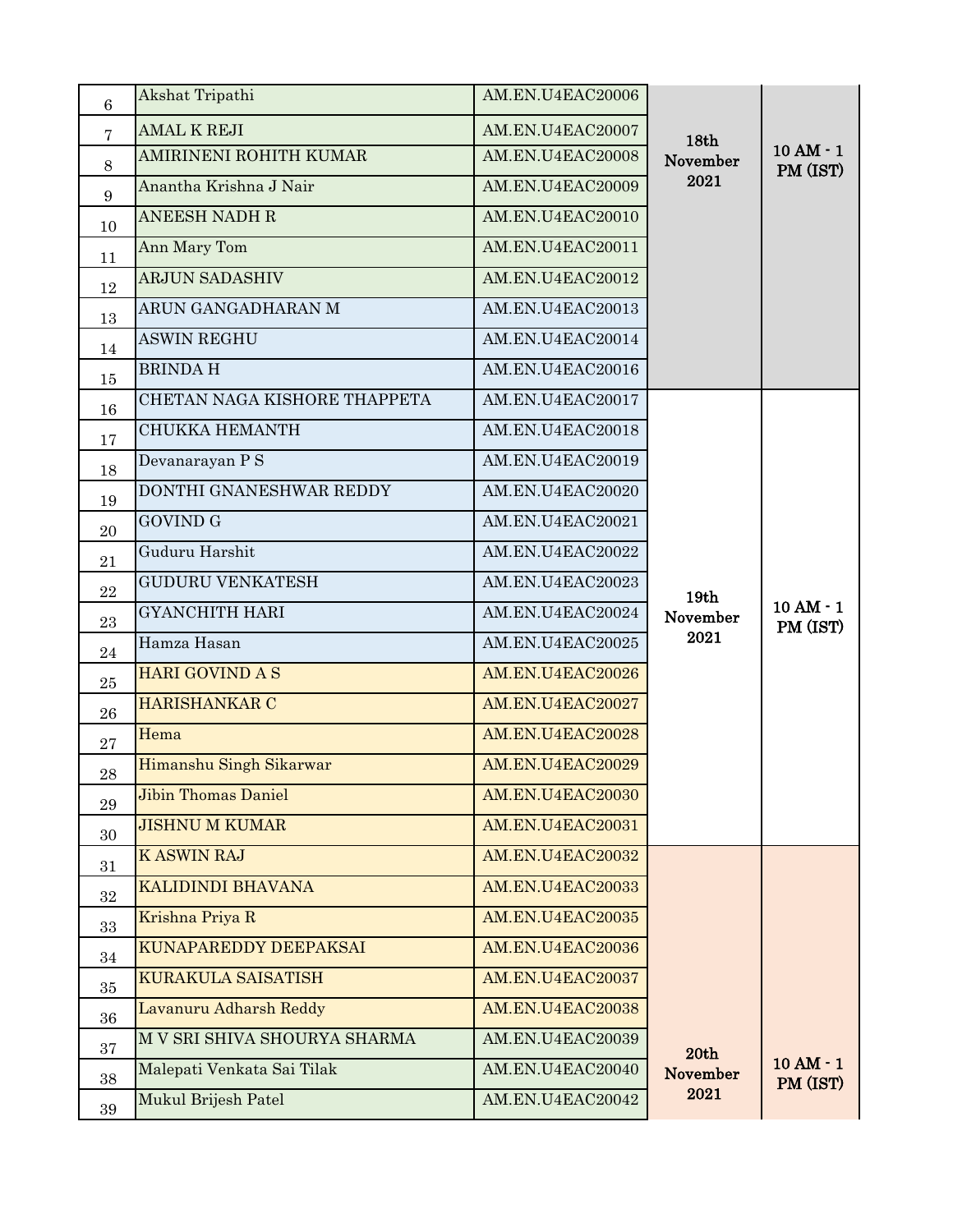| 40     | Narasimha Paleti              | AM.EN.U4EAC20043 |                  |                        |
|--------|-------------------------------|------------------|------------------|------------------------|
| 41     | Neha S Anoop                  | AM.EN.U4EAC20044 |                  |                        |
| 42     | NIHAL SHAJANSHA               | AM.EN.U4EAC20045 |                  |                        |
| 43     | NIRANJANA KS                  | AM.EN.U4EAC20047 |                  |                        |
| 44     | Nirmal EJ                     | AM.EN.U4EAC20048 |                  |                        |
| 45     | Nudurupati Jaya Viswadutt     | AM.EN.U4EAC20049 |                  |                        |
| 46     | NUTHALAPATI KRISHNA CHAITANYA | AM.EN.U4EAC20050 |                  |                        |
| 47     | P K PADMANABHAN               | AM.EN.U4EAC20051 |                  |                        |
| 48     | PAPOLU BALA KRISHNA GANGADHAR | AM.EN.U4EAC20052 |                  |                        |
| 49     | PILLAI GOVIND SHAJI           | AM.EN.U4EAC20053 |                  |                        |
| 50     | POLINENI MARUTHI SAKKETH      | AM.EN.U4EAC20054 |                  |                        |
| 51     | R S Yadunand Raj              | AM.EN.U4EAC20055 |                  |                        |
| 52     | Rigved Sandeep Shirvalkar     | AM.EN.U4EAC20056 | 22nd             |                        |
| 53     | RISHIKESH T NAIR              | AM.EN.U4EAC20057 | November         | $10AM - 1$<br>PM (IST) |
| 54     | Sanat Jayakrishnan            | AM.EN.U4EAC20058 | 2021             |                        |
| 55     | <b>SANDRA KRISHNAN</b>        | AM.EN.U4EAC20059 |                  |                        |
| 56     | SANGEETH JOHNSON              | AM.EN.U4EAC20060 |                  |                        |
| 57     | SARIKONDA SRI NIMITHA         | AM.EN.U4EAC20061 |                  |                        |
| 58     | SARIN SANJEEV KURUP           | AM.EN.U4EAC20062 |                  |                        |
| 59     | SHARDUNYA MAMIDI              | AM.EN.U4EAC20063 |                  |                        |
| 60     | SINGAMREDDY THANMAYEE         | AM.EN.U4EAC20064 |                  |                        |
| 61     | Somnath Sharma                | AM.EN.U4EAC20065 |                  |                        |
| 62     | <b>SREELAKSHMI PILLAI</b>     | AM.EN.U4EAC20066 |                  |                        |
| 63     | <b>SRILAKSHMI SHAJIN</b>      | AM.EN.U4EAC20067 |                  |                        |
| 64     | Srinija Gatram                | AM.EN.U4EAC20068 |                  |                        |
| 65     | Vaishnavi Bhaskar             | AM.EN.U4EAC20070 |                  |                        |
| 66     | VAKA DHAVAN REDDY             | AM.EN.U4EAC20071 |                  |                        |
| 67     | <b>VARUN MOHAN</b>            | AM.EN.U4EAC20072 | 17th             | $10AM - 1$             |
| 68     | Vasanth P                     | AM.EN.U4EAC20073 | November<br>2021 | PM (IST)               |
| 69     | Vattam Nihar Sai              | AM.EN.U4EAC20074 |                  |                        |
| 70     | Vemula Dileep Kumar           | AM.EN.U4EAC20075 |                  |                        |
| 71     | <b>VISHNUPRIYA H</b>          | AM.EN.U4EAC20076 |                  |                        |
| 72     | <b>VISHWESHER S</b>           | AM.EN.U4EAC20077 |                  |                        |
| $73\,$ | <b>SREESANKAR A S</b>         | AM.EN.U4EAC20079 |                  |                        |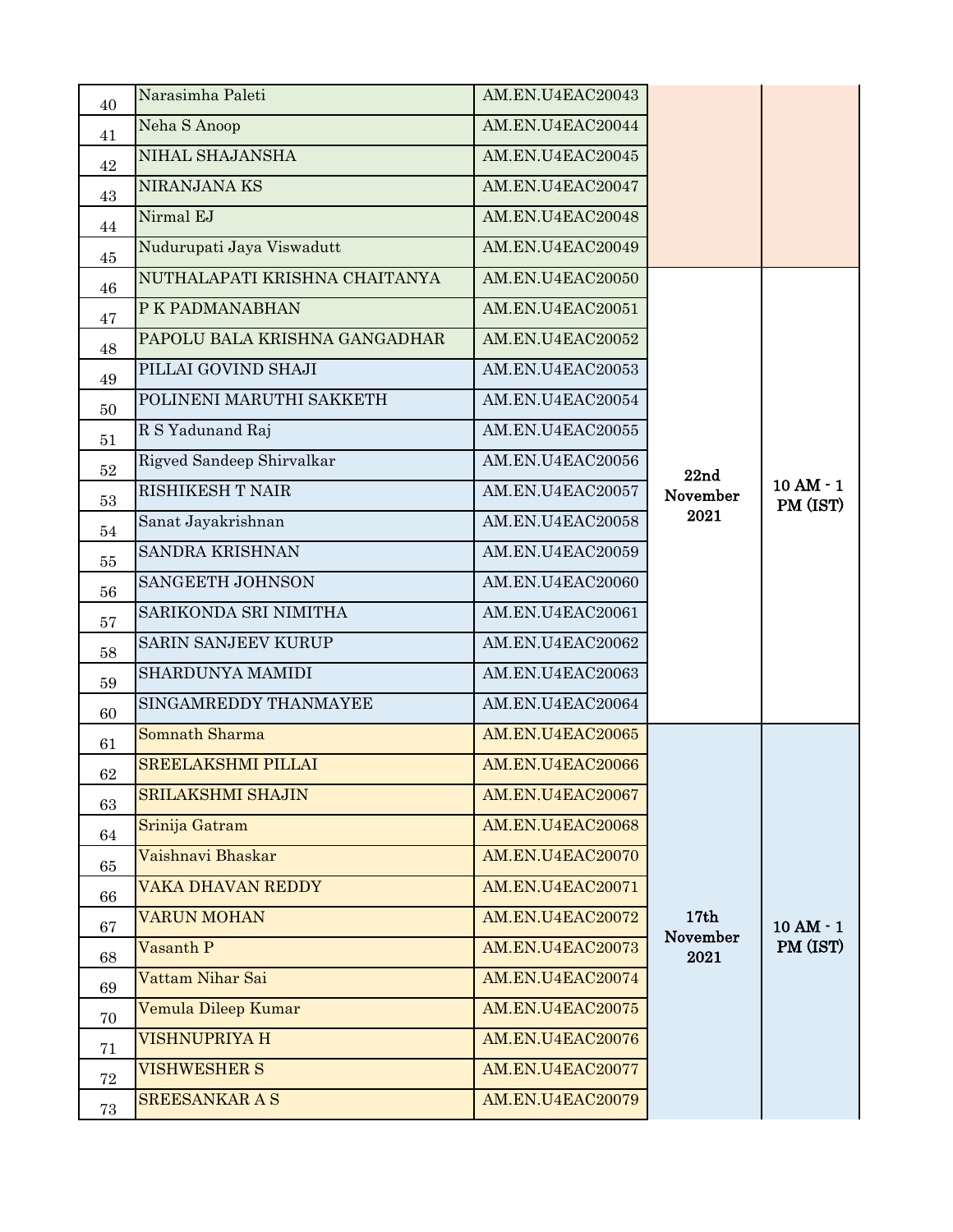| 74             | <b>NIDHIN C P</b>                               | AM.EN.U4EAC20080   |                  |                  |
|----------------|-------------------------------------------------|--------------------|------------------|------------------|
|                | 19EAC204 Computer Organization and Architecture |                    |                  |                  |
| Sl.No          | Name                                            | <b>Roll Number</b> | Date             | Time             |
| 1              | Abdul Ayaaz                                     | AM.EN.U4EAC20001   |                  |                  |
| $\overline{2}$ | <b>ADARSH M NAIR</b>                            | AM.EN.U4EAC20002   |                  |                  |
| 3              | <b>ADARSH PRASAD</b>                            | AM.EN.U4EAC20003   |                  |                  |
| 4              | <b>Adity Biju</b>                               | AM.EN.U4EAC20004   |                  |                  |
| 5              | <b>AKHIL S KUMAR</b>                            | AM.EN.U4EAC20005   |                  |                  |
| 6              | Akshat Tripathi                                 | AM.EN.U4EAC20006   |                  |                  |
| 7              | <b>AMAL K REJI</b>                              | AM.EN.U4EAC20007   |                  |                  |
| 8              | AMIRINENI ROHITH KUMAR                          | AM.EN.U4EAC20008   |                  |                  |
| 9              | Anantha Krishna J Nair                          | AM.EN.U4EAC20009   |                  |                  |
| 10             | <b>ANEESH NADH R</b>                            | AM.EN.U4EAC20010   |                  |                  |
| 11             | Ann Mary Tom                                    | AM.EN.U4EAC20011   |                  |                  |
| 12             | <b>ARJUN SADASHIV</b>                           | AM.EN.U4EAC20012   |                  |                  |
| 13             | ARUN GANGADHARAN M                              | AM.EN.U4EAC20013   |                  |                  |
| 14             | <b>ASWIN REGHU</b>                              | AM.EN.U4EAC20014   |                  |                  |
| 15             | <b>BRINDAH</b>                                  | AM.EN.U4EAC20016   |                  |                  |
| 16             | CHETAN NAGA KISHORE THAPPETA                    | AM.EN.U4EAC20017   |                  |                  |
| 17             | <b>CHUKKA HEMANTH</b>                           | AM.EN.U4EAC20018   |                  |                  |
| 18             | Devanarayan PS                                  | AM.EN.U4EAC20019   |                  | <b>1.30PM TO</b> |
| 19             | DONTHI GNANESHWAR REDDY                         | AM.EN.U4EAC20020   | <b>16-Nov-21</b> | <b>3.30PM</b>    |
| $20\,$         | <b>GOVIND G</b>                                 | AM.EN.U4EAC20021   |                  |                  |
| 21             | Guduru Harshit                                  | AM.EN.U4EAC20022   |                  |                  |
| $\bf{22}$      | <b>GUDURU VENKATESH</b>                         | AM.EN.U4EAC20023   |                  |                  |
| 23             | <b>GYANCHITH HARI</b>                           | AM.EN.U4EAC20024   |                  |                  |
| 24             | Hamza Hasan                                     | AM.EN.U4EAC20025   |                  |                  |
| 25             | <b>HARI GOVIND A S</b>                          | AM.EN.U4EAC20026   |                  |                  |
| ${\bf 26}$     | <b>HARISHANKAR C</b>                            | AM.EN.U4EAC20027   |                  |                  |
| 27             | Hema                                            | AM.EN.U4EAC20028   |                  |                  |
| $\bf 28$       | Himanshu Singh Sikarwar                         | AM.EN.U4EAC20029   |                  |                  |
| 29             | <b>Jibin Thomas Daniel</b>                      | AM.EN.U4EAC20030   |                  |                  |
| 30             | <b>JISHNU M KUMAR</b>                           | AM.EN.U4EAC20031   |                  |                  |
| 31             | <b>KASWIN RAJ</b>                               | AM.EN.U4EAC20032   |                  |                  |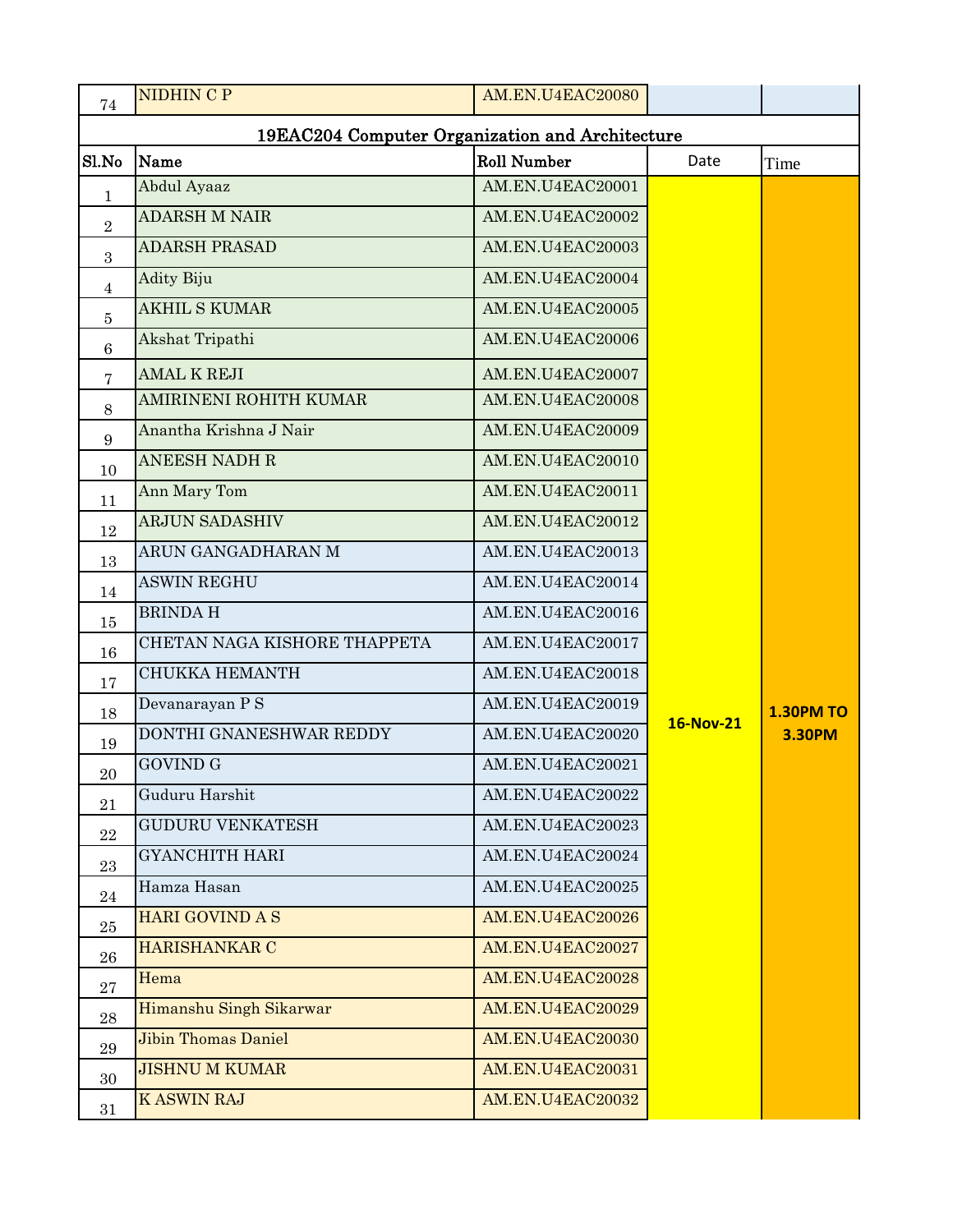| 32     | <b>KALIDINDI BHAVANA</b>      | AM.EN.U4EAC20033 |                  |               |
|--------|-------------------------------|------------------|------------------|---------------|
| 33     | Krishna Priya R               | AM.EN.U4EAC20035 |                  |               |
| 34     | KUNAPAREDDY DEEPAKSAI         | AM.EN.U4EAC20036 |                  |               |
| 35     | KURAKULA SAISATISH            | AM.EN.U4EAC20037 |                  |               |
| 36     | Lavanuru Adharsh Reddy        | AM.EN.U4EAC20038 |                  |               |
| 37     | M V SRI SHIVA SHOURYA SHARMA  | AM.EN.U4EAC20039 |                  |               |
| 38     | Malepati Venkata Sai Tilak    | AM.EN.U4EAC20040 |                  |               |
| 39     | Mukul Brijesh Patel           | AM.EN.U4EAC20042 |                  |               |
| 40     | Narasimha Paleti              | AM.EN.U4EAC20043 |                  |               |
| 41     | Neha S Anoop                  | AM.EN.U4EAC20044 |                  |               |
| 42     | NIHAL SHAJANSHA               | AM.EN.U4EAC20045 |                  |               |
| 43     | NIRANJANA KS                  | AM.EN.U4EAC20047 |                  |               |
| 44     | Nirmal EJ                     | AM.EN.U4EAC20048 |                  |               |
| 45     | Nudurupati Jaya Viswadutt     | AM.EN.U4EAC20049 |                  |               |
| 46     | NUTHALAPATI KRISHNA CHAITANYA | AM.EN.U4EAC20050 |                  |               |
| 47     | P K PADMANABHAN               | AM.EN.U4EAC20051 |                  |               |
| 48     | PAPOLU BALA KRISHNA GANGADHAR | AM.EN.U4EAC20052 |                  |               |
| 49     | PILLAI GOVIND SHAJI           | AM.EN.U4EAC20053 |                  |               |
| 50     | POLINENI MARUTHI SAKKETH      | AM.EN.U4EAC20054 |                  |               |
| 51     | R S Yadunand Raj              | AM.EN.U4EAC20055 |                  |               |
| $52\,$ | Rigved Sandeep Shirvalkar     | AM.EN.U4EAC20056 |                  |               |
| 53     | RISHIKESH T NAIR              | AM.EN.U4EAC20057 |                  |               |
| 54     | Sanat Jayakrishnan            | AM.EN.U4EAC20058 |                  |               |
| 55     | SANDRA KRISHNAN               | AM.EN.U4EAC20059 |                  | 11AM -        |
| 56     | SANGEETH JOHNSON              | AM.EN.U4EAC20060 | <b>20-Nov-21</b> | <b>1.20PM</b> |
| 57     | SARIKONDA SRI NIMITHA         | AM.EN.U4EAC20061 |                  |               |
| 58     | SARIN SANJEEV KURUP           | AM.EN.U4EAC20062 |                  |               |
| 59     | SHARDUNYA MAMIDI              | AM.EN.U4EAC20063 |                  |               |
| 60     | SINGAMREDDY THANMAYEE         | AM.EN.U4EAC20064 |                  |               |
| 61     | Somnath Sharma                | AM.EN.U4EAC20065 |                  |               |
| 62     | <b>SREELAKSHMI PILLAI</b>     | AM.EN.U4EAC20066 |                  |               |
| 63     | <b>SRILAKSHMI SHAJIN</b>      | AM.EN.U4EAC20067 |                  |               |
| 64     | Srinija Gatram                | AM.EN.U4EAC20068 |                  |               |
| 65     | Vaishnavi Bhaskar             | AM.EN.U4EAC20070 |                  |               |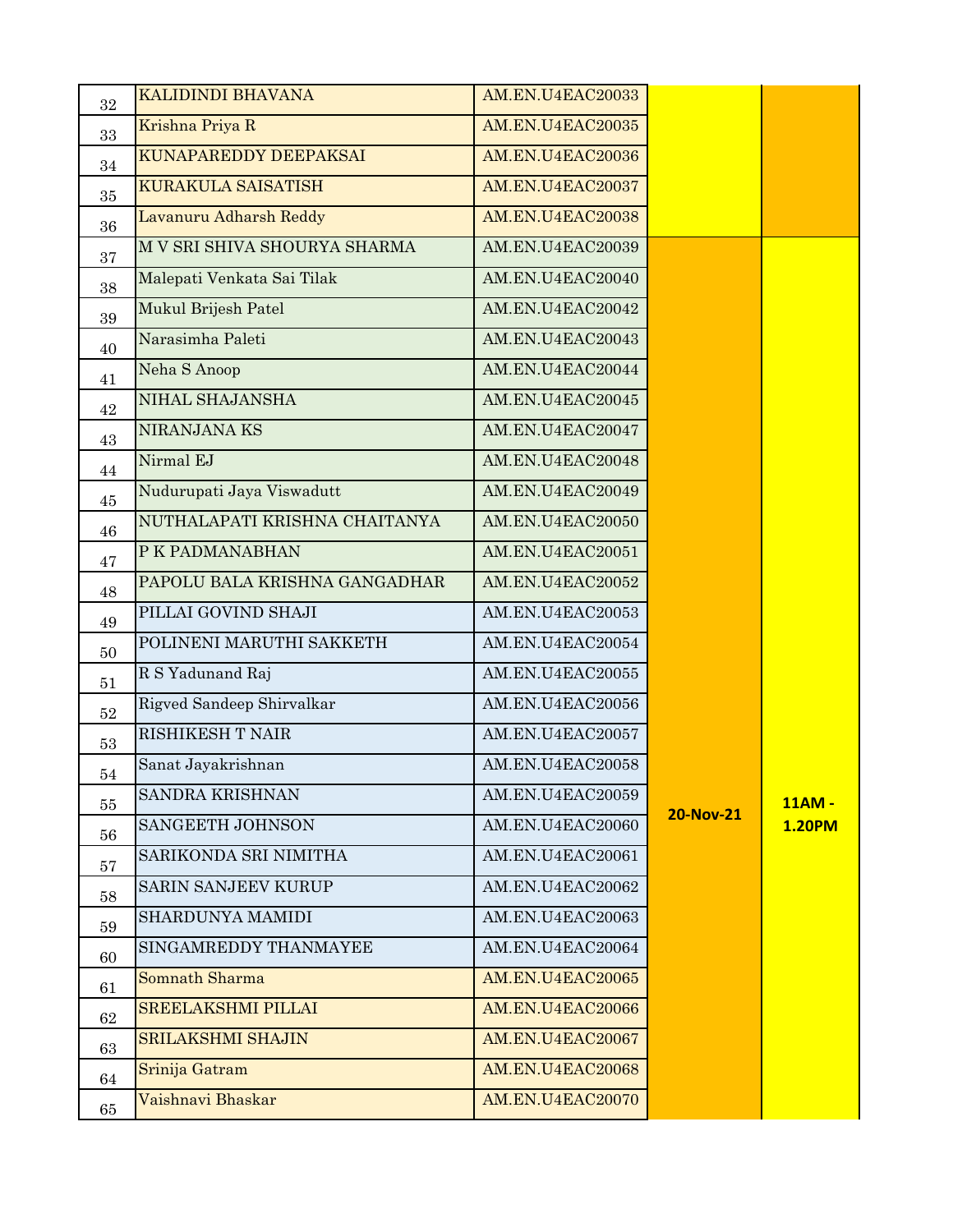| 66              | <b>VAKA DHAVAN REDDY</b>     | AM.EN.U4EAC20071                          |                  |                        |
|-----------------|------------------------------|-------------------------------------------|------------------|------------------------|
| 67              | <b>VARUN MOHAN</b>           | AM.EN.U4EAC20072                          |                  |                        |
| 68              | Vasanth P                    | AM.EN.U4EAC20073                          |                  |                        |
| 69              | Vattam Nihar Sai             | AM.EN.U4EAC20074                          |                  |                        |
| 70              | Vemula Dileep Kumar          | AM.EN.U4EAC20075                          |                  |                        |
| 71              | <b>VISHNUPRIYA H</b>         | AM.EN.U4EAC20076                          |                  |                        |
| 72              | <b>VISHWESHER S</b>          | AM.EN.U4EAC20077                          |                  |                        |
| 73              | <b>SREESANKAR A S</b>        | AM.EN.U4EAC20079                          |                  |                        |
| 74              | NIDHIN C P                   | AM.EN.U4EAC20080                          |                  |                        |
|                 |                              | 19EAC205 Mathematics of Signal Processing |                  |                        |
| Sl.No           | Name                         | <b>Roll Number</b>                        | Date             | Time                   |
| $\mathbf{1}$    | Abdul Ayaaz                  | AM.EN.U4EAC20001                          |                  |                        |
| $\overline{2}$  | <b>ADARSH M NAIR</b>         | AM.EN.U4EAC20002                          | 19 <sub>th</sub> | 11:30 AM<br>to 1:30 PM |
| 3               | <b>ADARSH PRASAD</b>         | AM.EN.U4EAC20003                          |                  |                        |
| 4               | <b>Adity Biju</b>            | AM.EN.U4EAC20004                          |                  |                        |
| $\bf 5$         | <b>AKHIL S KUMAR</b>         | AM.EN.U4EAC20005                          |                  |                        |
| $6\phantom{.}6$ | Akshat Tripathi              | AM.EN.U4EAC20006                          |                  |                        |
| 7               | <b>AMAL K REJI</b>           | AM.EN.U4EAC20007                          | November<br>2021 |                        |
| 8               | AMIRINENI ROHITH KUMAR       | AM.EN.U4EAC20008                          |                  |                        |
| 9               | Anantha Krishna J Nair       | AM.EN.U4EAC20009                          |                  |                        |
| 10              | <b>ANEESH NADH R</b>         | AM.EN.U4EAC20010                          |                  |                        |
| 11              | Ann Mary Tom                 | AM.EN.U4EAC20011                          |                  |                        |
| $12\,$          | <b>ARJUN SADASHIV</b>        | AM.EN.U4EAC20012                          |                  |                        |
| 13              | ARUN GANGADHARAN M           | AM.EN.U4EAC20013                          |                  |                        |
| 14              | <b>ASWIN REGHU</b>           | AM.EN.U4EAC20014                          |                  |                        |
| 15              | <b>BRINDAH</b>               | AM.EN.U4EAC20016                          |                  |                        |
| 16              | CHETAN NAGA KISHORE THAPPETA | AM.EN.U4EAC20017                          |                  |                        |
| 17              | <b>CHUKKA HEMANTH</b>        | AM.EN.U4EAC20018                          |                  |                        |
| 18              | Devanarayan P S              | AM.EN.U4EAC20019                          | 22nd             | 10:30 AM               |
| 19              | DONTHI GNANESHWAR REDDY      | AM.EN.U4EAC20020                          | November<br>2021 | TO 12:30<br>PM         |
| 20              | <b>GOVIND G</b>              | AM.EN.U4EAC20021                          |                  |                        |
| 21              | Guduru Harshit               | AM.EN.U4EAC20022                          |                  |                        |
| 22              | <b>GUDURU VENKATESH</b>      | AM.EN.U4EAC20023                          |                  |                        |
| 23              | <b>GYANCHITH HARI</b>        | AM.EN.U4EAC20024                          |                  |                        |
|                 |                              |                                           |                  |                        |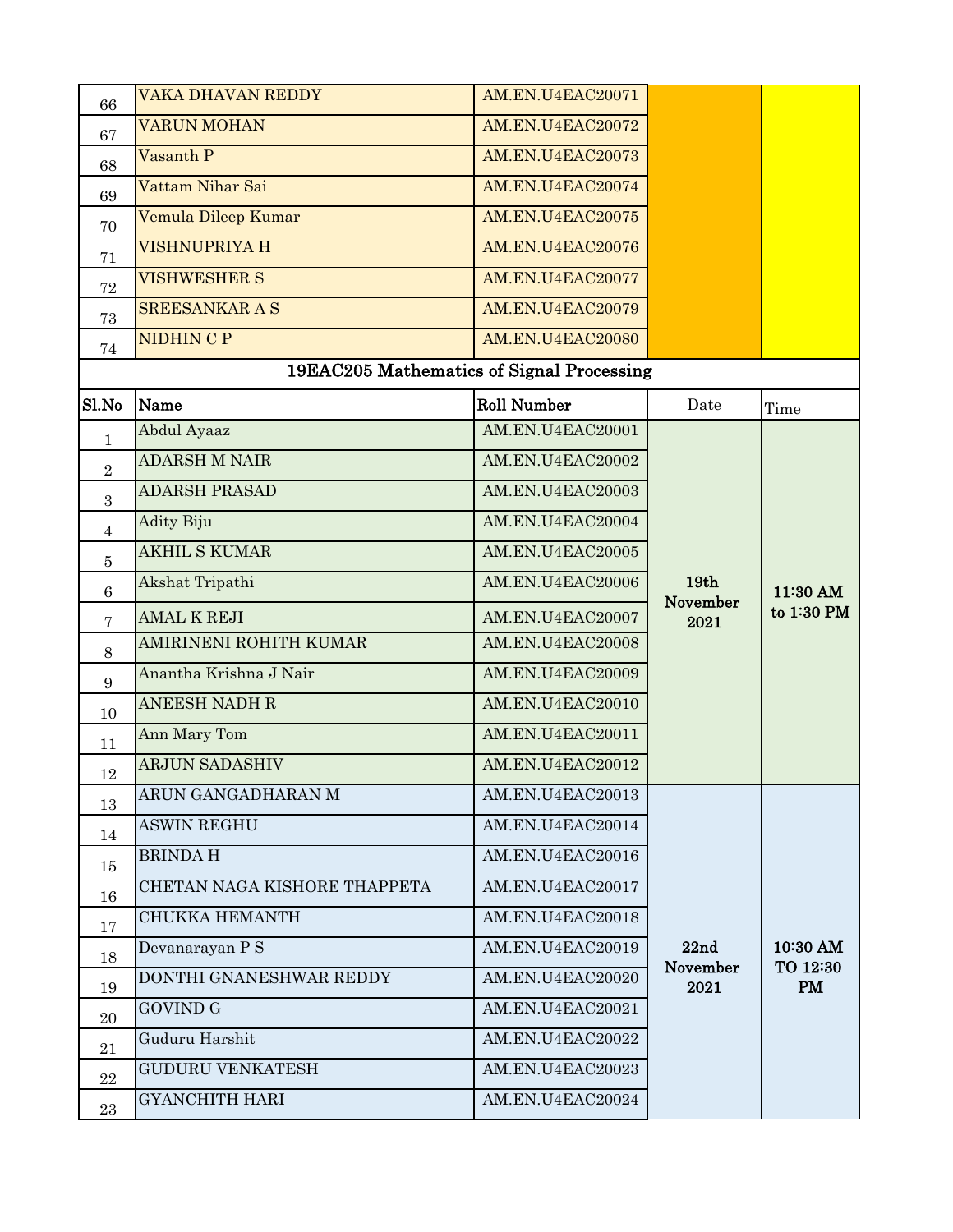| 24       | Hamza Hasan                   | AM.EN.U4EAC20025 |                  |              |
|----------|-------------------------------|------------------|------------------|--------------|
| $\bf 25$ | HARI GOVIND A S               | AM.EN.U4EAC20026 |                  |              |
| 26       | HARISHANKAR C                 | AM.EN.U4EAC20027 |                  |              |
| 27       | Hema                          | AM.EN.U4EAC20028 |                  |              |
| 28       | Himanshu Singh Sikarwar       | AM.EN.U4EAC20029 |                  |              |
| 29       | <b>Jibin Thomas Daniel</b>    | AM.EN.U4EAC20030 |                  |              |
| 30       | <b>JISHNU M KUMAR</b>         | AM.EN.U4EAC20031 | 22nd             | $2:30$ PM to |
| 31       | <b>KASWIN RAJ</b>             | AM.EN.U4EAC20032 | November<br>2021 | 4:30 PM      |
| 32       | KALIDINDI BHAVANA             | AM.EN.U4EAC20033 |                  |              |
| 33       | Krishna Priya R               | AM.EN.U4EAC20035 |                  |              |
| 34       | KUNAPAREDDY DEEPAKSAI         | AM.EN.U4EAC20036 |                  |              |
| 35       | <b>KURAKULA SAISATISH</b>     | AM.EN.U4EAC20037 |                  |              |
| 36       | Lavanuru Adharsh Reddy        | AM.EN.U4EAC20038 |                  |              |
| 37       | M V SRI SHIVA SHOURYA SHARMA  | AM.EN.U4EAC20039 |                  |              |
| 38       | Malepati Venkata Sai Tilak    | AM.EN.U4EAC20040 |                  |              |
| 39       | Mukul Brijesh Patel           | AM.EN.U4EAC20042 |                  |              |
| 40       | Narasimha Paleti              | AM.EN.U4EAC20043 |                  |              |
| 41       | Neha S Anoop                  | AM.EN.U4EAC20044 |                  |              |
| 42       | NIHAL SHAJANSHA               | AM.EN.U4EAC20045 | 24th             | 10:30 AM     |
| 43       | NIRANJANA KS                  | AM.EN.U4EAC20047 | November<br>2021 | to 12:30 PM  |
| 44       | Nirmal EJ                     | AM.EN.U4EAC20048 |                  |              |
| 45       | Nudurupati Jaya Viswadutt     | AM.EN.U4EAC20049 |                  |              |
| 46       | NUTHALAPATI KRISHNA CHAITANYA | AM.EN.U4EAC20050 |                  |              |
| 47       | P K PADMANABHAN               | AM.EN.U4EAC20051 |                  |              |
| 48       | PAPOLU BALA KRISHNA GANGADHAR | AM.EN.U4EAC20052 |                  |              |
| 49       | PILLAI GOVIND SHAJI           | AM.EN.U4EAC20053 |                  |              |
| 50       | POLINENI MARUTHI SAKKETH      | AM.EN.U4EAC20054 |                  |              |
| 51       | R S Yadunand Raj              | AM.EN.U4EAC20055 |                  |              |
| $52\,$   | Rigved Sandeep Shirvalkar     | AM.EN.U4EAC20056 |                  |              |
| 53       | <b>RISHIKESH T NAIR</b>       | AM.EN.U4EAC20057 |                  |              |
| 54       | Sanat Jayakrishnan            | AM.EN.U4EAC20058 | 19th             | $2:30$ PM to |
| 55       | SANDRA KRISHNAN               | AM.EN.U4EAC20059 | November<br>2021 | 4:30 PM      |
| 56       | SANGEETH JOHNSON              | AM.EN.U4EAC20060 |                  |              |
| 57       | SARIKONDA SRI NIMITHA         | AM.EN.U4EAC20061 |                  |              |